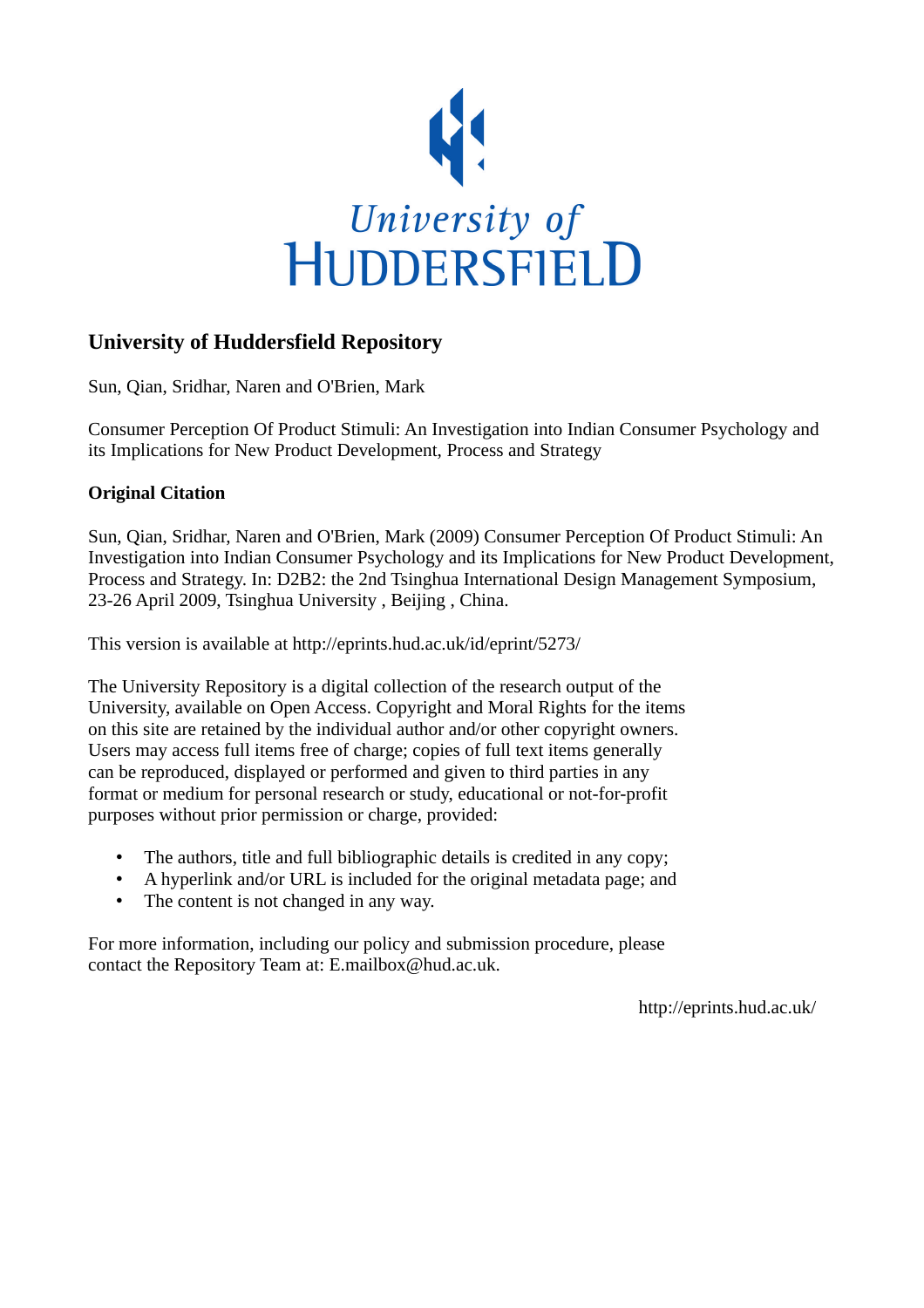## **CONSUMER PERCEPTION OF PRODUCT STIMULI**

#### **An Investigation into Indian Consumer Psychology and its Implications for New Product Development Process and Strategy**

Dr. Qian Sun University of Salford q.sun@salford.ac.uk

Naren Sridhar University of Salford naren\_vasista@yahoo.com

Mark O'Brien University of Huddersfield M.A.OBrien@hud.ac.uk

#### **ABSTRACT**

Consumer perception of product value is central to all stages of the process of bringing products to markets, from design and manufacture to distribution and retail. As a result, product strategy needs to respect customer needs in order to achieve or retain competitive advantage in providing innovative and differentiated products. Increasingly however, markets are becoming saturated with homogenous product offerings with little differentiation in terms of technology or function. In many mature markets the process of consumer decision making is no longer governed by intrinsic factors such as pricing or performance; instead it is extrinsic factors such as brand, service and ethical behaviour that is becoming increasingly influential to consumer product choices.

As one of the most important emerging markets, India has attracted a large number of international brands. The Dramatic changes within the economy have resulted in many new opportunities. There has been a significant rise in consumer disposable income, a development of modern urban lifestyles, and an increase in consumer awareness. These changes have affected buying behaviour and the consumer decision making process. However, relatively little is still known about how Indian consumers perceive products.

This paper examines the visual associations and the correlation between various product stimuli in the decision making process of Indian consumers from the perspective of consumer cognitive psychology and psychoanalysis.

Based on an original survey of 128 respondents, the paper postulates that the stimulus of 'visual aesthetics' can have a 'collective sub-conscious' psychological association and therefore can be analysed and considered within the chosen demographic group. The data also suggests that 'visual aesthetics' is now as equally important to the consumer decision making process in India as the traditional elements of price and functionality. However, the study suggests that intrinsic factors are still far more important than extrinsic ones in the Indian consumer decision making process

The implications to design strategy and the new product development process in India are addressed. The study concludes that (i) a psychological approach towards understanding Indian consumer associations is both possible and can act as an important tool in determining consumer needs. (ii) 'Visual Aesthetics' is one of the key factors in the decision making process of the Indian consumer, however, 'extrinsic' factors are still not as significant a contributor as 'intrinsic' factors such as product visuals and features.

#### **THE INDIAN CONSUMER MARKET**

India is the second most populous country in the world with an estimated population of more than 1.2 billion (www1: prb.org, viewed on 06 Jan 2009) and it may, at current rates of growth, be the most populated country within a decade. India's market potential is greater than that of many countries in Western Europe with more middleclass consumers and increasing local purchasing power (Kulkarni, 1993). The middle class currently numbers some 50 million people, but by 2025 will have expanded dramatically to 583 million people—some 41 percent of the population (www2: mckinsey.com, viewed on 15 Jan 2009). Rapid socio-economic changes are taking place in India following the economic liberalization in the early 1990s and a recent economic expansion, the country is experiencing the creation of many new markets and a further expansion of existing ones. It is estimated that over 300 million people will advance from the category of rural poor to rural lower middle class between 2005 and 2025, and that rural consumption levels will rise to the current urban levels by 2017 (www3: ibef.org, viewed on 06 Jan 2009).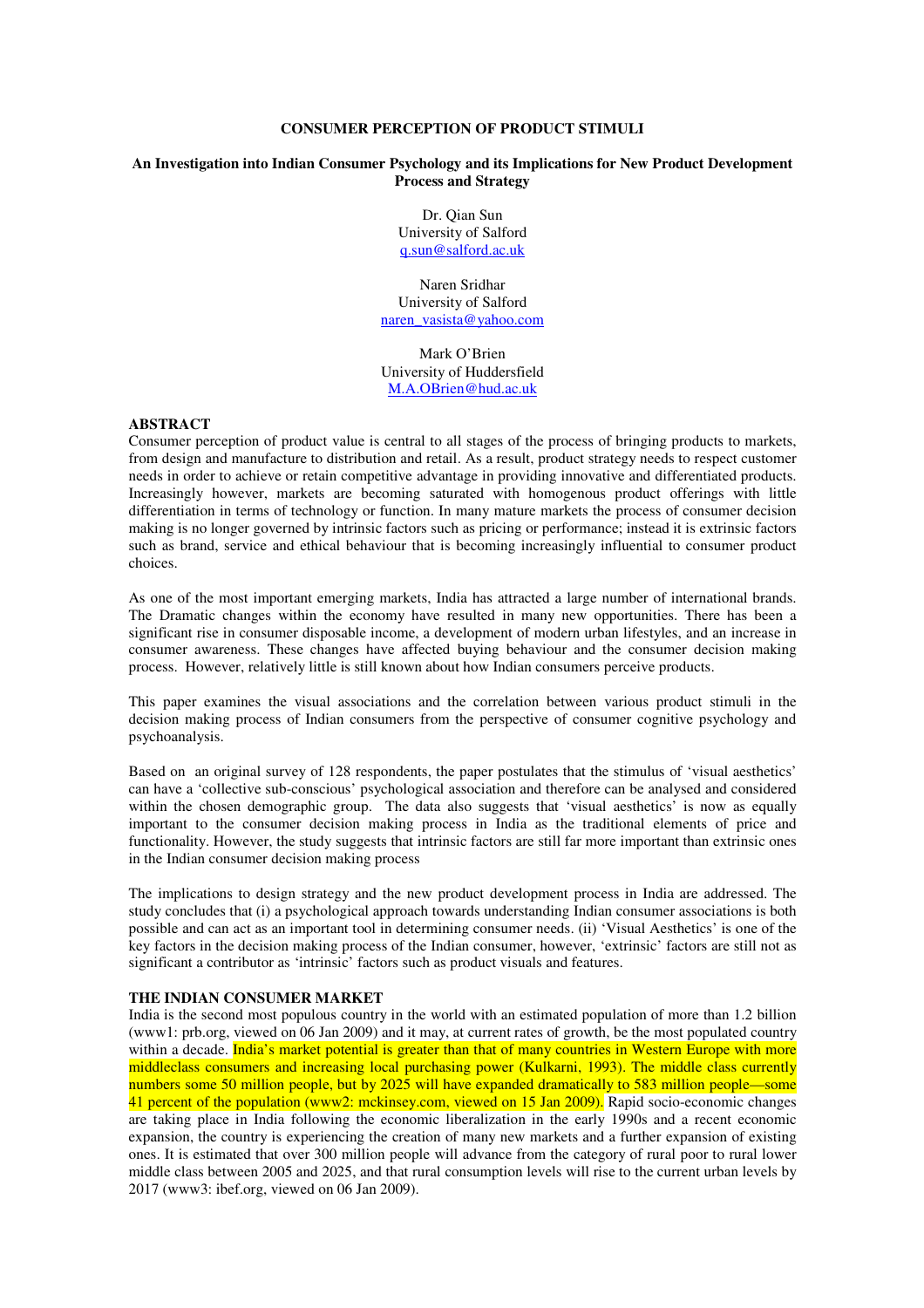One of the major trends in India has been in the growth of outsourced IT and business process outsourcing (BPO) services. In the past few years, there has been an increase in the number of skilled professionals in India employed by both local and foreign companies to service customers in the US and Europe in particular. As a result, a new Indian middle class has developed around the wealth that the IT and BPO industries have brought to the country and a new consumer base has developed. International companies are also expanding their operations in India to service this massive growth opportunity (www4: economywatch.com, viewed on 12 Dec 2008).

This has lead to significant social changes within the Indian market which is beginning to adopt the Western model of consumer capitalism. The process of consumption and its related services has become the dominant social activity, even its philosophy. This has progressively led to the creation of its own characteristics and ideological framework; social ranks and exclusivities; membership of which and identification toward is gauged by the level of consumer participation. The Indian market has witnessed a lowering of the employed age group, an increase in disposable incomes, younger earners, nuclear families, a younger consumer market, and a shift in consumption choices and spending patterns.

At the same time, the Indian market today is saturated with imported products from many countries. This has increased competition and collaborative ventures, indigenous brands and international brands are all competing to exploit the growing market opportunities. This is exemplified by the Indian automobile industry, one of India's largest and fastest growing consumer sectors, the depth of penetration of global brands and the level of competition in the market is extremely high. Since the 1990s, around two dozen global auto brands have been established in India, including Hero-Honda Motors, Yamaha Motor India, Kinetic Engineering, competing with local brands such as TVS Motor and Bajaj Auto. (www5: articlesbase.com, viewed on 11 Jan 2009)

Consumer research, therefore, becomes a critical tool to businesses in assessing market requirements. The need to understand the behavioural patterns of buyers and consumers and their future trends has become paramount. This is particularly relevant to certain mature markets in India where manufacturers are seeking to differentiate themselves. There is still however, a need to improve current levels of understanding of consumer psychology and its use in relation to design in India.

#### **UNDERSTANDING PRODUCT IMAGE**

Product Image is a psychological concept which describes consumers' beliefs in relation to a particular product; it is the image of the product that the consumer carries in their mind. In current market scenarios, where product life cycles are continually reducing, it is imperative to maintain positive product associations in the minds of consumers if organisations are to maintain sales in the medium to long term and organisations also need to be aware that consumers associations will constantly develop as markets and cultures progress.

Wilkie (1994) indicates the fact that consumers translate stimulus inputs into mental identification, also known as perceptual categorisation. For consumers, this process happens extremely rapidly and is not usually perceived at a conscious level. A product with a strong image categorised in a consumer's long-term memory is likely to be purchased when a need for that product arises (Wilkie, 1994). A good product image may also increase the level of product equity (the value that consumers assign to a product above and beyond the functional characteristics of the product) (Hawkins *et al.,* 1998).

#### **Visual Aesthetics in Product Image**

In assessing the relative importance of visual aesthetics to product image it is difficult to extrapolate the effect from other important determinants of product image such as price and functionality. It is also important to recognise the role of visual aesthetics in conveying those elements to consumers.

Given that all stimuli are inputted primarily through the visual sense of the viewer, visual aesthetics (the tangible and visually perceivable attributes in the physical product, for example – colour, shape and size) is a critical determinant of consumer response and product success. Judgments are often made on the elegance, functionality and social significance of products based largely on visual information (Coates, 2003). These judgments relate to the perceived attributes of products and frequently centre on the satisfaction of consumer wants and desires, rather than their needs (Lewalski, 1998). Visual aesthetics impact primarily on consumers emotional responses to products, this can have a far greater effect on the 'response' or at least the 'Behavioural Intent' as opposed to 'rational' or analytical factors. It can lead to emotional attachments and desires that may outweigh so called 'logical' factors in the decision making process. There are many historical examples of product successes based on appeals to emotional values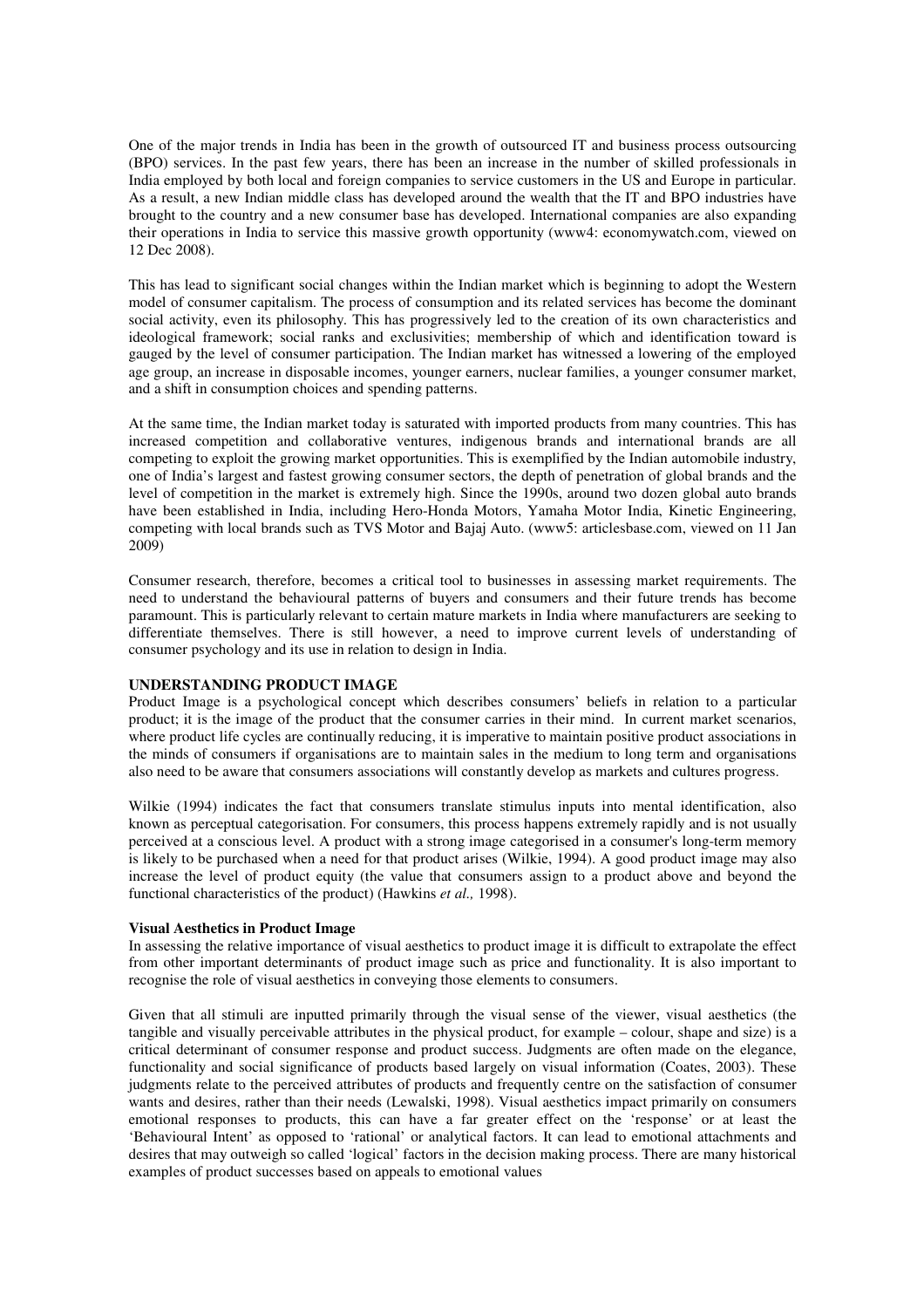Previous research indicates that the relationship between cognitive response and product appearance can be classified into 3 elements (Crilly et al., 2004)

- Aesthetic impression This is the emotional response resulting from the aesthetic attractiveness of the product. Responses can be positive or negative
- Semantic interpretation This can be defined as what the product intends to describe about its function, performance and qualities. This can also be a response to function which the form is trying to underline
- Symbolic association This is the perception of social status and significance of the product, the design represents what the product says about its owner or user. The personal significance of the design may outweigh the social significance.

A review of existing literature reveals a strong relationship between the visual aesthetics of consumer products and the associated analysis of consumer psychology. It indicates that the design of product's visual appearance is more than just the individual expression of designers' creativity but reflects the entire amalgamation of collective sociological and psychological factors, activating a sub-conscious response by conforming to the prevailing psychological paradigms. Products use design to appeal to the emotional values associated with the product by the consumer or user.

During the last two decades, there has been a significant change in the views of manufacturers and marketers towards the importance of visual product design in India. Until the early 90's there was little consideration of visual aesthetics within Indian industry. The concentration was primarily toward function, cost, manufacture and price. This is evident from any study of the then available products in comparison to equivalent global offerings. The sector also suffered from low levels of investment and a 'copy cat' approach to design, however, there has been a revolution over the last decade, with increasing consumer demand due to better product knowledge and the global influx of products.

The importance of aesthetic appeal in industrial products has seen a huge increase in significance in almost all consumer market sectors and none more so than in the automobile industry. Indian designs are on a par with most global products and almost all automobile makers have invested in highly skilled in-house design teams. The number of external product design consultancies along with the number of product design teaching institutions have increased significantly: from only 2 premium institutions in the early nineties to 18 listed and recognized institutions.(www6: sourcingmag.com, viewed on 17 Jan 2009).

This transformation from factors such as functionality towards product visuals in Indian design reflects the changes in consumer perceptions of product image. The first aim of this paper is therefore, to demonstrate that the visual aesthetics of a product act as an expression of a sub-conscious collective psychological response to the prevalent socio-economic and cultural atmosphere, and is perceived as such by the target audience. The intention is to identify the psychological response to design in the actions of the chosen target audience.

## **Product Image in Consumer Decision Making**

Product image exists within the minds of consumers and interacts with the cognitive process when consumers are presented with a number of stimuli, including visual aesthetics, functions, prices, brand names, service quality, and ethical associations.

Consumers take these stimuli into account when they make purchase decisions, however each may not be of equal weight. Many studies have attempted to differentiate between various factors in relation to the consequences of purchase decisions. For example, the 'Kano Model' classifies the perceived importance of product attributes into three distinct categories: delighters/exciters, satisfiers, and dissatisfies (Kahn, 2001). Product strategies have to react to the most relevant product stimuli during the process of consumption. When customers' appetite for usability and quality features are satisfied, further improvements in these attributes are ineffective; and features that were once delighters often become redundant or over-exposed in the market and so no longer generate excitement. In either case the company cannot rely on the same features to generate customer interest and competitive advantage. Studies understanding the psychology of consumers must address such issues and help organisations face them, even if this requires a paradigm shift of attitudes.

One of the greatest differences between mature and emerging consumer markets lies in the significance of the attributes in the overall decision making process of consumers. Many Western markets have evolved to accommodate and prioritise extrinsic factors (e.g. brand, service and ethical associations) over intrinsic factors (e.g. product visual aesthetics, usability, functionality, and price) in their preferences and the cognitive processes of the consumers have reciprocated accordingly. Many leading brands have adjusted their strategies to emphasise corporate social responsibility by, for example, introducing 'fair trade' product lines to address the growing ethical needs from consumers.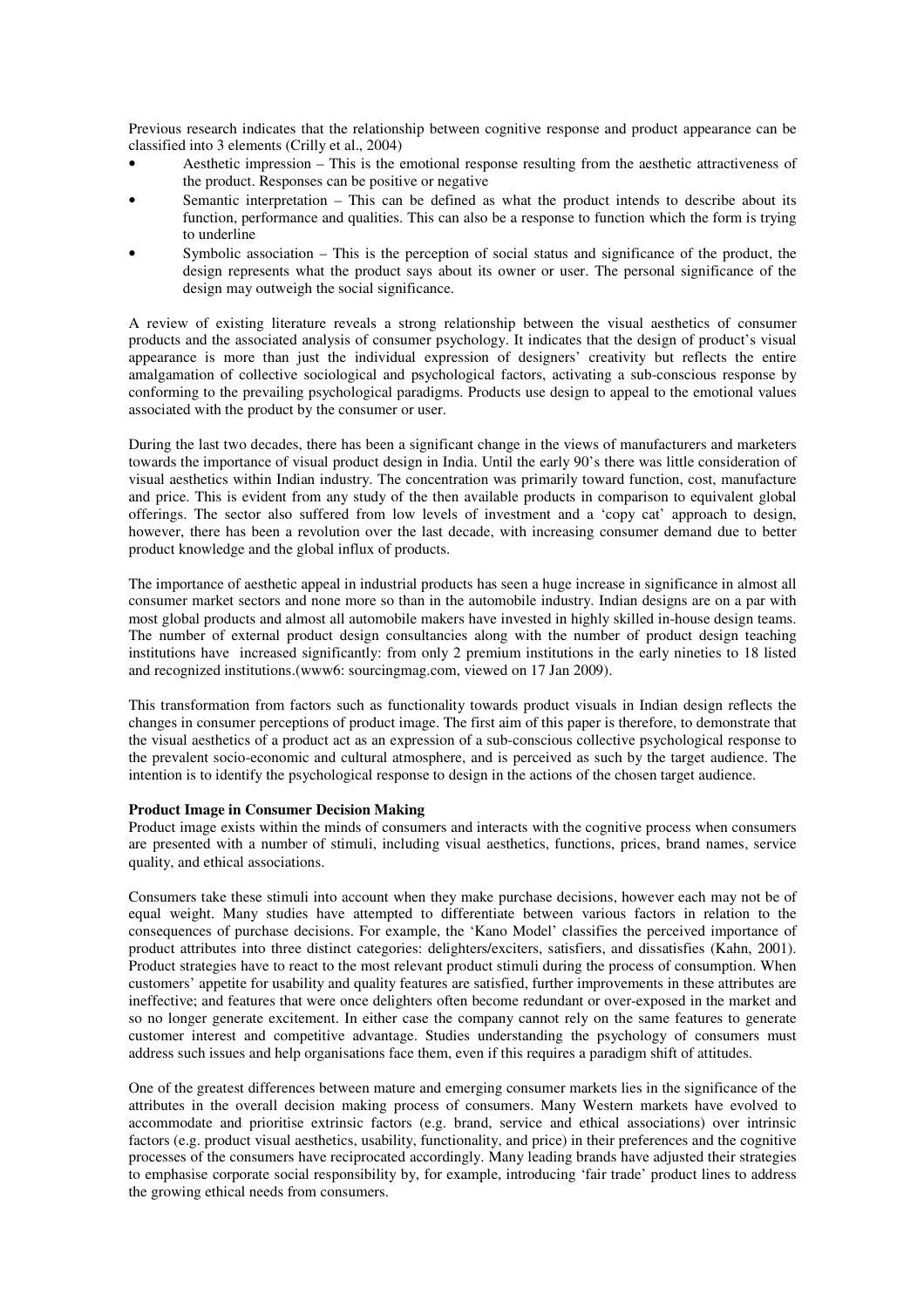However, it is questionable whether this is the case in emerging markets. For example, the motorcycle market in India has been rapidly saturated as shown by the increased competition level and diversity of choices. However, it is unclear whether consumers have altered the basis of their decision making. In fact, little is known about what factors Indian consumers consider as key in purchasing.

Therefore, the second aim of this study is to explore (i) whether 'visual Aesthetics' has reached the same level of importance as the recognised factors such as function, usability, and price; and (ii) whether, extrinsic stimuli (such as brand, service and ethical associations), has the same impact on consumer decision making as the intrinsic factors.

## **THEORETICAL ONTOLOGY**

#### **Cognitive Consumer Behaviour**

The entire premise of the study of consumer behaviour and their decision making abilities is based on the study of 'Perception' or the 'Cognitive Process'. The process of perception is primarily a conscious act. The building blocks to this process are units known as 'Beliefs' or 'Schema'. 'Schema' originates from the Greek word 'skhēma' meaning 'plan'.

The stimuli are input through the sensory organs; 'exploration' can be elaborated as action or response towards the schemata leading to behaviour such as physical responses, psychological responses and in marketing terms buying, using or consumption. 'Schema' or 'Belief' can be explained as a framework of knowledge, episode of experiences, and network of expectations or anticipations.

Even if beliefs about one particular object or product are considered, the beliefs associated are too many to recognise, isolate and influence. Therefore, there has to be beliefs and 'beliefs'. This can be better explained by the concept of 'Salient' and 'latent' beliefs (Solomon, 2006). Salient beliefs are beliefs which are brought to the forefront of perception from a large amount of stored beliefs in memory.

Salient beliefs are the important beliefs, those which play the lead role in the decision making process. These are the beliefs that marketers have to recognise and influence, if not create.

#### **Consumer Psychoanalysis**

The initial premise is that consumers are rational subjects, capable of governing their thoughts and actions by the principles of reason when faced with purchase decisions. According to the view that became dominant with the enlightenment, human nature is divided into a rational part, the faculty of reason, and a non-rational part comprised emotions, appetites and desires (Damasio, 1994). These two parts are distinct and opposed. Reason is universal, objective and autonomous in its operation. The emotions and appetites, by contrast, are partial, particular and subjective. They are a force hostile to reason in human life (Damasio A., 1994; and Mann J., 2002).

There is a definite distinction between perceiving and reasoning, for it is to reasoning that one had to look for the correction of the senses and the establishment of the truth. This is in accordance with the rationality and irrationality discussions with a marked difference being suggested in the acts of perceiving and the act of reasoning, reasoning is the judging factor of the psychological process. This is a scientific expression as opposed to an artistic expression which is usually perceived and not reasoned. Perception, especially sensory perception and reasoning were established as antagonists, in need of each other but different from each other in principle. Yet, perception consists in fitting the stimulus material with templates of a relatively simple shape which corresponds with Jung's concept of 'Archetypes'.

Product design provides the consumer with this sense of metaphorical opposites, the sense of being a part of the collective infinite and also the individual identity. Thus, the primary motivation in human beings is intimacy and a connection to others, followed with the secondary motivation which is pleasure. (www7: mythosandlogos.com, viewed on 17 Nov 2008).

#### **Symbolism in Product Image**

The process of symbolic communication with its audience and the behavioural response towards these symbols happens at an unconscious level, this process is known as 'Symbolic interactionism'. The concept of symbolic interactionism is based on the premise that individuals interact with society at large and with reference groups, and this usually occurs at the sub conscious levels of the human psyche, in determining the structure of the individual behaviour. Individuals are, therefore, assumed to relate to objects or events based on their symbolic meaning given by society (Mead and Morris, 1967).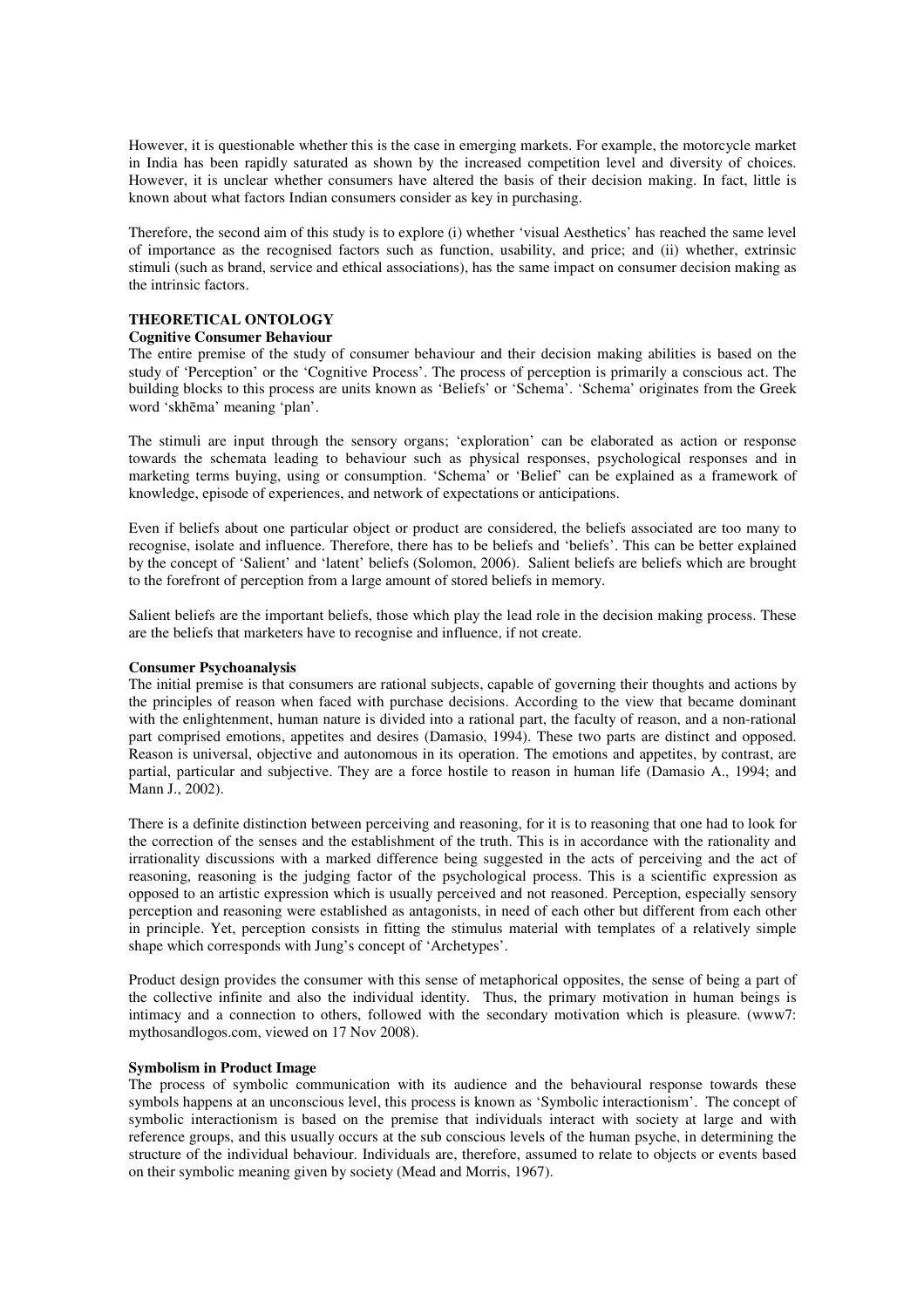Symbolic interactionism is manifested in consumer behaviour in the form of symbolic purchasing behaviour. This refers to buyers acting on the sub conscious associations of the structure of the product, in its visual form, feel, brand image, and product image (Assael, 1987). Symbolic meanings of the products can be examined from different viewpoints:

- Society driven symbolic meanings: The symbolic meaning of the product including its intrinsic and extrinsic product attributes such as visual aesthetics, brand image, features etc. are shared and are defined by society.
- Symbolic individual associations: The visual aesthetics or the product itself acts as symbol of the individual user or consumer in the society.
- Symbolic transfusion: Products associated with positive or negative symbolisms tend to transfuse the same set of meanings to other products in similar categories or sets of products used by reference group members, leading to respective behavioural actions such as possession of the sets, or avoidance of the symbol transfused products.
- Psychoanalytical symbolism: Symbolism that operates at the sub-conscious level of the individual, beyond the conscious perception or reasoning usually having a catalystic effect on the choices made by the user.

Symbolic power, the capacity of symbolic associations of the human mind, often leads to mystical adorations of the visual aesthetics or the product itself. According to Sigmund Freud (Freud, 1965), phallic symbols are strong attractions in products in a male culture. The mental processes used in creating or associating subconscious psychological symbols are predominantly visual (Hodder, 1991). This justifies the need for designers to have both a psychoanalytic and symbolic perspective.

#### **METHODOLOGY**

Primary data has been generated by means of a questionnaire. A consumer group (male, age between17 and 23 years) was selected for the study, as this group represents the most rapidly expanding sector in the Indian consumer market and more than 70% of India's population of 1.15 billion is under 35, with half of these below 25. (www8: washingtonpost.com, viewed on 21 Dec 2008). The Motorcycle has been selected as a product example, given its dominance as a mode of transport and its immense popularity and high product awareness amongst the chosen consumer group.

The questions relate to predominantly visual material and are designed to address two aims.

The first section of questions depicts respondents' visual preferences and psychological associations. It aims to demonstrate that visual aesthetics in products produce a sub-conscious collective psychological response to the prevailing socio-economic and cultural context. All questions are based on the pictures of the chosen three product models. Respondents were asked to select the most relevant associations for each of these pictures. The design of the option choices were based on the concept of psychological associations using metaphors, including fictional film characters, auto makers, music genres and sports.

The second section of questions was designed to explore the consumer responses towards product stimuli. It aims to explore whether the intangible stimuli have become equivalent to recognised factors such as function, usability, and price. The same sets of product pictures used in the first section of questions were shown again to the respondents. They were asked to select their favoured choice and when each of the following stimuli (functionality, price, brand, service and ethical associations) was present, they were asked to re-select their preference.

Questionnaires were sent to respondents via emails and 128 returned responses have been analysed.

## **FINDINGS**

Key findings can be summarized into two areas addressing the two respective aims of this paper.

## **Visual Associations**

The associative questions (in the survey) form the base of the psychological view towards the products visual aesthetics. The associations may not necessarily yield a single evident choice amongst the choices provided, however, the associative majority indicates the expected psychological trend of the group. This can be utilised to understand whether the sub-conscious psyche is indeed a collective phenomenon and if it can be employed as a contributing factor towards product development and be complimentary to brand management.

The results (as shown in Table 1) reveal that the high percentages of the common preferred choices, by a majority of respondents, can be considered as an indication of the collective or group symbolic associations. The highest percentage of choice in comparison with lowest percentage for every question reveals that the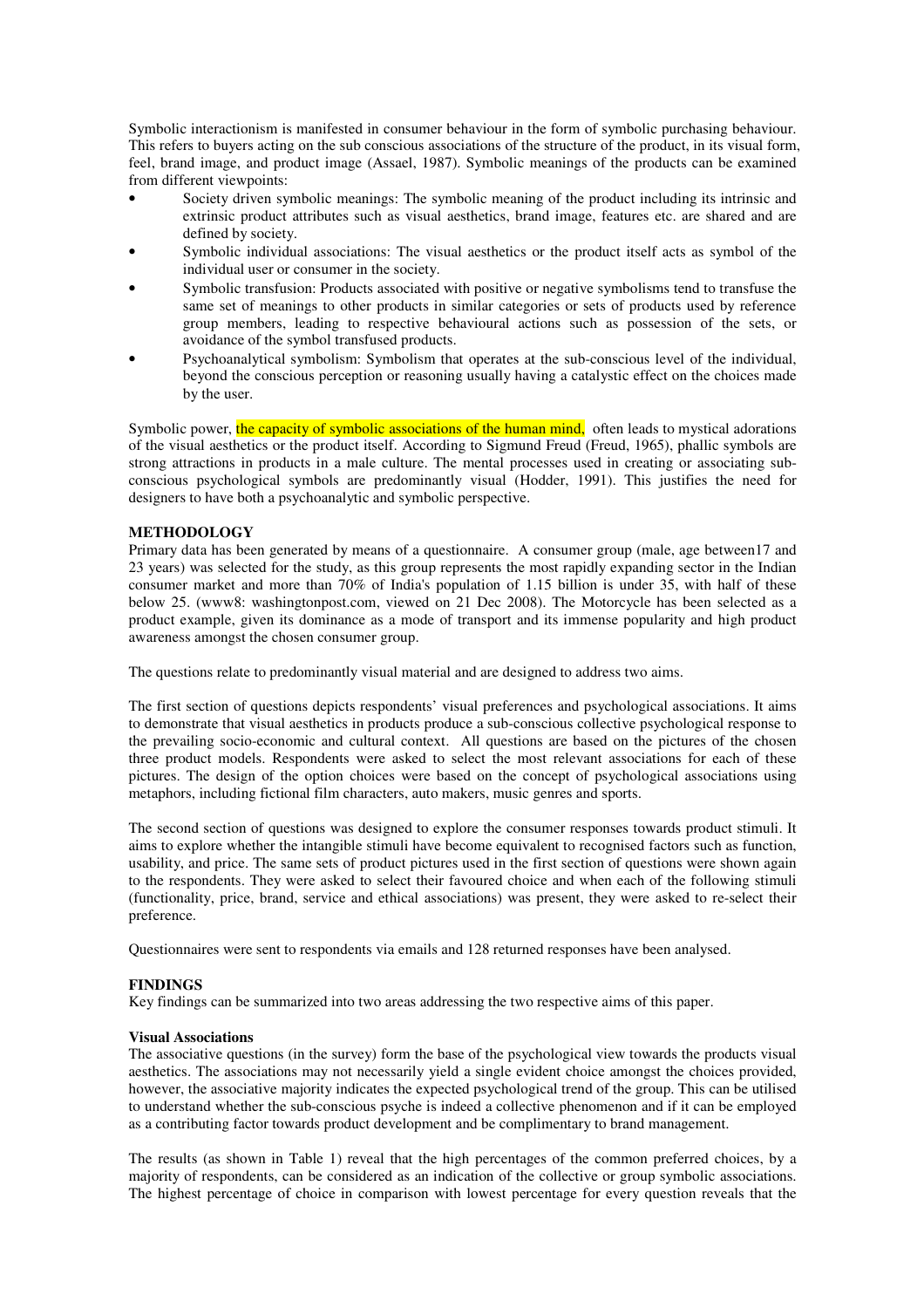selected group form similar symbolic associations to the visual stimulus, the majority of the respondents agree without conferring with the respective associations. The 4 chosen metaphors have been analysed below:

- Analysis of the fictional characters provided as choices reveals that most of the choices are highly masculine symbols and can be related to the 'ideal self' of the respondent, which is made up of young males. Of the 3 product images, all of them have a high percentage association to any one of the predominant male characters. The 'ideal self' is the assumed theme of these selections, a self that is perfect and impeccable. This popular choice in the segment indicates the collective association of the visual images to the male 'ideal-self'.
- Automobiles and their brand names have always been associated with strong and descriptive symbolic meanings. This indicates that the product image as a visual stimulus aligns with the chosen brand and the results suggest that this affiliation has a symbolic and cognitive sense and has a close collective association.
- The symbolic understanding of the meanings associated with each of the genres of music is not completely necessary, relative to the statistics gathered. The percentages indicate a clear and marked choice of association for each stimulus. High percentages of the choices, i.62%, ii.46% and iii.54% indicate a collective symbolic association with these stimuli and that the genres of music as independent creative expressions do not affect the collective symbolic associations.
- Haggard and Williams (1992) contended that sport and leisure activities may have a perceived identity that influences the meanings consumers affix to them, to the extent that individuals may affirm their preferred leisure identity images by participating in the respective activities. However, these associations are not just based on simple individual participation in the chosen sport. The images have a definite trigger in the associations of the schemas and the symbolic interactionism proposes that individuals often organise their conduct in accord with their expectations of others and depending upon their familiarity with the situation. Consequently, definitions and meanings attached to situations often govern individual and group behaviour.

|           | Association with Fictional Film Characters (%) |                |                          |              |  |
|-----------|------------------------------------------------|----------------|--------------------------|--------------|--|
|           | Indiana Jones                                  | Batman         | James Bond               | Lara croft   |  |
| Product A | 5                                              | 69             | 20                       | 6            |  |
| Product B | 38                                             | 11             | 15                       | 36           |  |
| Product C | 47                                             | 14             | 34                       | 5            |  |
|           | <b>Association with Automobile Makers (%)</b>  |                |                          |              |  |
|           | Ferrari                                        | Jaguar         | Ford                     | Rolls Royce  |  |
| Product A | 44                                             | 19             | 24                       | 13           |  |
| Product B | $\mathbf 0$                                    | 22             | 78                       | $\mathbf 0$  |  |
| Product C | 9                                              | 25             | 4                        | 62           |  |
|           | Association with Music Genres (%)              |                |                          |              |  |
|           | <b>Heavy Metal</b>                             | Pop            | <b>Western Classical</b> | Classic Rock |  |
| Product A | 62                                             | $\overline{2}$ | $\mathbf 0$              | 36           |  |
| Product B | 3                                              | 46             | 21                       | 6            |  |
| Product C | 28                                             | $\overline{2}$ | 16                       | 54           |  |
|           | Association with Sports (%)                    |                |                          |              |  |
|           | Golf                                           | <b>Boxing</b>  | Tennis                   | Football     |  |
| Product A | 62                                             | $\overline{2}$ | $\mathbf 0$              | 36           |  |
| Product B | 3                                              | 46             | 21                       | 6            |  |
| Product C | 28                                             | $\overline{2}$ | 16                       | 54           |  |

#### **Table 1 Visual Association**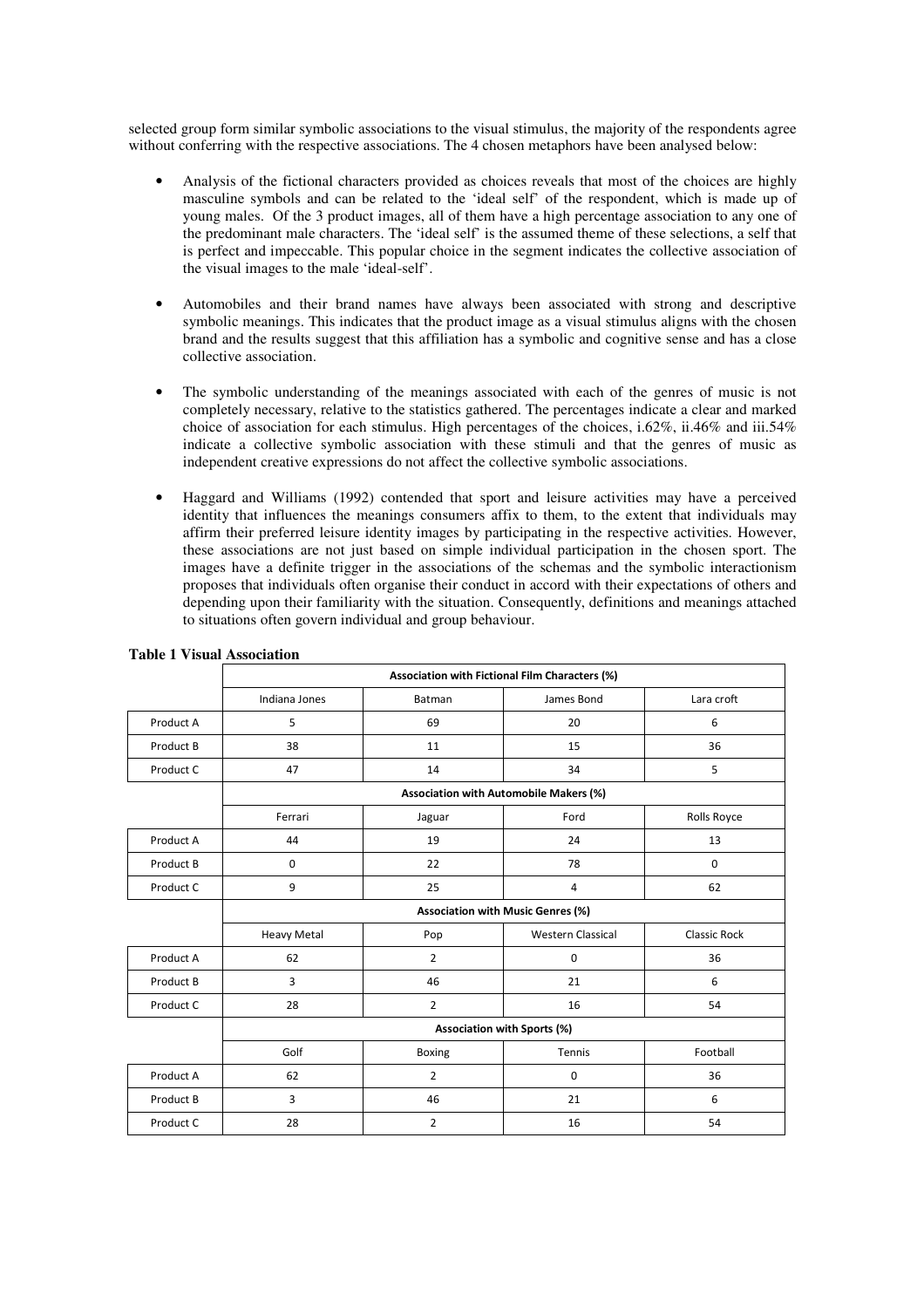

The data collated can be analysed to understand the similarities of the chosen group by their choice of associations.. The choices, of the four categories do not reveal as much in themselves as do the high percentages of the associations. The percentages in most of the choices indicate a sub-conscious agreement by the group and therefore can be considered as an 'individual' for research purposes.

The choices themselves indicate the collective association of the visual images to the male 'ideal-self'. However, the percentages reveal that this 'ideal-self' is a shared symbolic perception, the group as an entity tends to associate with the visual stimulus. These psychological associations can be studied and results used in the design and development of the product, so that the product reflects those associations in its visual product image and thus achieve a greater potential of a latent symbolic relationship with its target consumer, thereby increasing its chances of commercial success.

#### **Consumer Responses towards Stimuli**

The second section of questions (in Table 2) elicits responses for the classification of cognitive schema or beliefs, according to the importance of its effect on consumer decision making behaviour. The expected findings of this question are:

- The importance of visual aesthetics in the initial decision making process, compared with other factors;
- Relative prioritisation between intrinsic and extrinsic factors leading to behavioural intent.

|     | Type of stimulus |                                                                                |                                                                                 |                                                                                         |
|-----|------------------|--------------------------------------------------------------------------------|---------------------------------------------------------------------------------|-----------------------------------------------------------------------------------------|
|     | Visual           | A                                                                              | B                                                                               |                                                                                         |
| ii. | Brand name       | <b>TRIUMPH</b>                                                                 | <b>BMW</b>                                                                      | <b>HONDA</b>                                                                            |
| iii | Service features | 24 / 7 (ANYTIME)                                                               | Week days $-9.00$ am to<br>5.00pm                                               | Joint venture service franchises;<br>Timings vary depending on<br>independent franchise |
| iv  | Corporate issues | Recently voted No. 3 in<br>'Top 100 Best and most<br>generous employers' poll. | Recently voted No. 62 in 'Top<br>100 Best and most generous<br>employers' poll. | Not listed in the 'Top 100 Best and<br>most generous employers' poll.                   |

## **Table 2 Product Stimuli Questions**

The respondents' product choices towards both the intrinsic and extrinsic stimuli are shown in Table 3.

Analysing how respondents choices vary in relation to various stimuli reveals the importance of these stimuli in the decision making process. Table 4 considers the variances of consumer choices towards intrinsic stimuli, where the 'visual stimulus' is pitted against the functional features and price stimulus. 54% respondents changed their original product preferences (based on visual stimulus) when functionality information was given and 53% changed when price information was given. Only 35% respondents retained the same product preferences as their original choices over the two succeeding stimulus inputs. The results indicate, against the expected outcome, that the factors of features and pricing are still key decision directing factors, relative to visual aesthetics.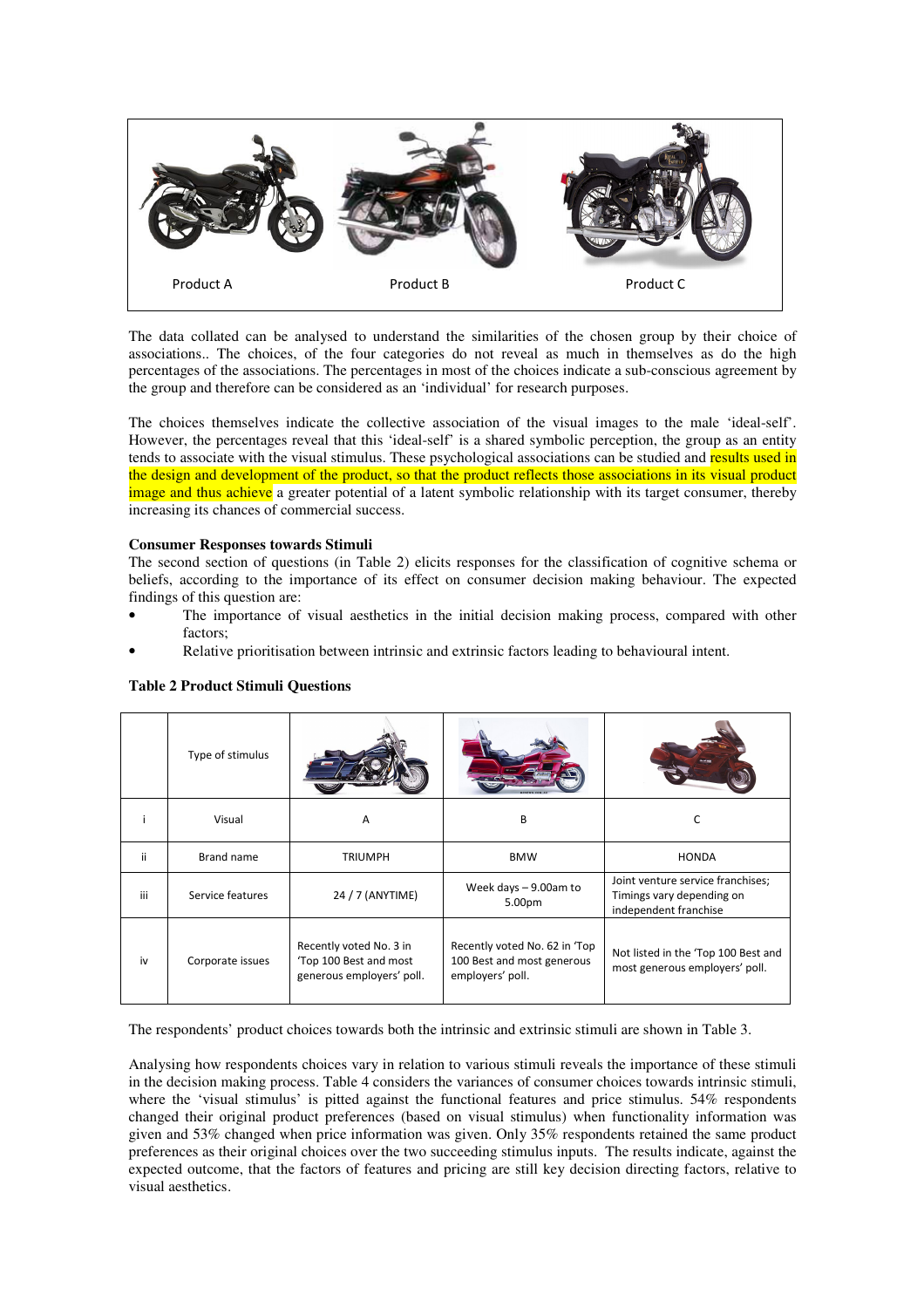|           | <b>Intrinsic Stimuli</b> |                           |            | <b>Extrinsic Stimuli</b> |                     |                                 |
|-----------|--------------------------|---------------------------|------------|--------------------------|---------------------|---------------------------------|
|           | <b>Visual</b><br>%       | <b>Functionality</b><br>% | Price<br>% | <b>Brand</b><br>%        | <b>Service</b><br>% | Corporate<br><b>Issues</b><br>% |
| Product A | 34                       | 28                        | 38         | 38                       | 31                  | 38                              |
| Product B | 35                       | 42                        | 29         | 31                       | 38                  | 31                              |
| Product C | 31                       | 30                        | 33         | 31                       | 31                  | 31                              |

#### **Table 3 Consumer Responses towards Product Stimuli**

## **Table 4 Choice Variance for Intrinsic factors**

|                                                                        | Respondents% |
|------------------------------------------------------------------------|--------------|
| Changed product preference on introduction of functionality stimulus   | 54           |
| Changed product preference choice on introduction of price stimulus    | 53           |
| Maintained product preference regardless of succeeding stimulus inputs | 35           |

## **Table 5 Choice Variance for Extrinsic factors**

|                                                                                | Respondents % |
|--------------------------------------------------------------------------------|---------------|
| Changed product preference on introduction of Brand name stimulus              |               |
| Changed product preference choice on introduction of Service features stimulus |               |
| Changed product preference on introduction of Corporate issues stimulus        |               |
| Maintained product preference regardless of succeeding stimulus inputs         | 91            |

However, an analysis of the choice variances for extrinsic factors reveals an opposite picture. Table 5 considers the variances of consumer choices towards extrinsic stimuli, where the factor of visual aesthetics is compared to the introduction of extrinsic stimuli such as brand name, services and corporate issues. Respectively 6%, 0% and 3% of respondents changed their product choices due to these extrinsic stimulus inputs. A majority of respondents (91%) retained their choices. The results indicate that these extrinsic stimuli are significant less important than the visual aesthetics of a product during the decision making process. However it should be noted that research questions that ask consumers to rationally consider their reactions to what are primarily emotional decisions, often contradict observed behaviour.

A comparison of the results in tables 4 and 5 also indicate the Indian consumer's reaction towards the 'Intrinsic' vs. 'Extrinsic' factors of the product. If the intrinsic factors precede extrinsic ones, the choices of the respondents must vary more dramatically in their choices on introduction of intrinsic stimuli. The results confirm this assumption, indicating that although intrinsic factors are still evenly distributed in importance with respect to his/her decision making process, extrinsic factors have not yet achieved the same levels of significance. The study is of value therefore in revealing the relative levels of customer sophistication within India. The awareness and importance of these stimuli to consumers can then be applied to inform the NPD strategy and design process.

## **IMPLICATIONS FOR DESIGN PROCESS AND NPD STRATEGY**

The typical Indian product design process may currently involve some rudimentary engagement with psychological studies to deduce some of the collective symbolic associations in their pre-conceptual design processes. Devices such as life style and story boards are developed to understand the target consumers, giving designers an idea of the social, cultural and economic direction of their consumers, however, the extensive use of psychological studies and its advantages have not yet been recognised. The same is reflected in the branding sector, though the use of consumer behavioural studies is relatively more prevalent. The importance of 'Visual aesthetics' has been recognised and is evident in the growing funding and focus on this aspect of Product design in almost all consumer product areas. However, the designs are still predominantly the creative judgment of the design team and in some cases, the design manager. There is agreement that current procedures are lacking in a scientific approach that psychological studies would bring to the process of design and development of products.

The current process of NPD involves initial market research and analysis, undertaken prior to the concept and design stages. The market research processes currently include methods such as sample surveys, fish bowl techniques, mood boards and theme boards. This gives designers basic information about the likes, dislikes, buying patterns, lifestyle brands and product choices of the target consumer. This leads to the first level of design conceptualisation; these basic concepts are then subjected to various levels of filtering and detailing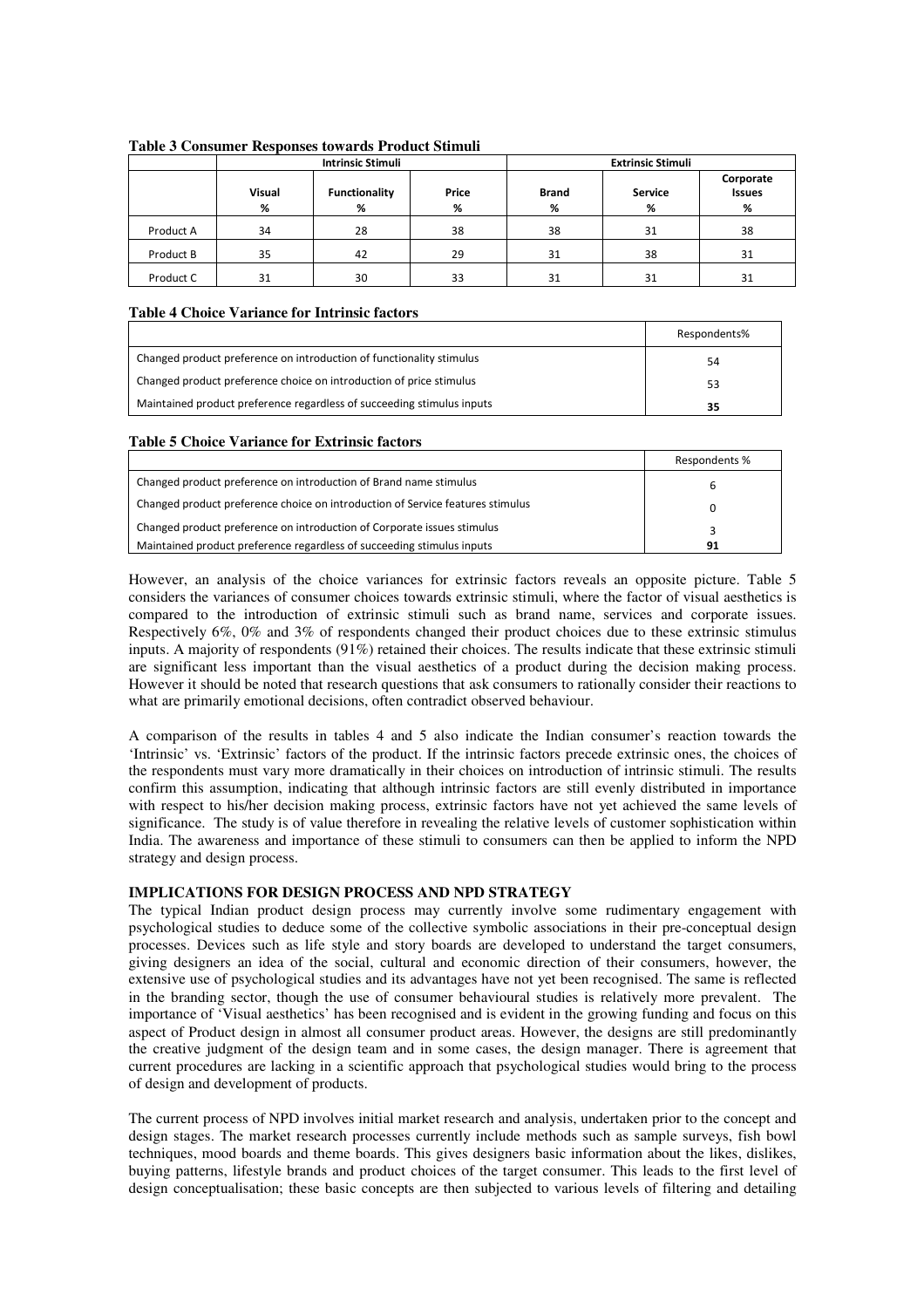before a selection is made to progress to the next stage. The next process in the current NPD cycle begins with the re-conceptualisation of the product based on the basic concepts and refinements to them. The modified concepts are scrutinised by sample surveys and the selection of the concepts is made, usually by the design manager or the team. The chosen concept is converted to a design suitable for development by adding detail and body, the concept is then visually created to the requirements of the client and is prototyped for approval. The approved product then goes into manufacturing and production based on the demands of the order. The completed product is tested for market success and consumer reactions only after its introduction into the market and there is a high risk of product recalls and required modifications.

| <b>NPD</b> process | Function       | Relevant to   | <b>Traditional</b> | Proposed Approach         | Advantages                 |
|--------------------|----------------|---------------|--------------------|---------------------------|----------------------------|
|                    |                |               | Approaches         |                           |                            |
| Market             | Define and     | Marketers and | Fish bowl,         | Psychological preference, | Provides initial           |
| analysis           | analyse target | designers     | sample surveys     | symbolic research -       | channelled perspective     |
|                    | consumers      |               |                    | What value?               | on the psychology and      |
|                    |                |               |                    |                           | preferences                |
| pre-               | Generate ideas | Designers     | Mood board,        | Psychological             | Can replace the current    |
| conceptual         |                |               | theme boards,      | Associations-             | methods and be more        |
| design             |                |               | lifestyle boards   | What types of             | precise in the             |
|                    |                |               |                    | associations? And why?    | understanding of the       |
|                    |                |               |                    |                           | associations and features  |
| Product            | Finalize and   | Designers     | DFMA,              | Psychological             | Research can be used and   |
| Design             | create a       |               | detailing,         | Associations-             | included as features in    |
|                    | complete       |               | textures,          | What they associate       | the product depending on   |
|                    | design for     |               | modelling          | with? And how?            | the nature of association. |
|                    | development    |               |                    |                           |                            |
| re-                | Select design  | Designer      | Surveys and        | Psychological             | Can augment the            |
| conceptualiza      | concepts and   | managers      | other selection    | Associations-             | selection methods.         |
| tion               | modify ideas   |               | methods            | How collective are these  |                            |
|                    |                |               |                    | associations?             |                            |
| Marketing          | Sale to the    | Marketers     | Product            | Psychological preference  | Can locate the key areas   |
|                    | target         |               | placement,         |                           | of focus for the marketer. |
|                    | consumers      |               | billboards,        | What product stimuli?     |                            |
|                    |                |               | advertisements     |                           |                            |

**Table 6 How Psychological Research Informs the NPD Process** 

The suggested approach, elaborated in table 6, to this process provides more opportunities for the product to succeed and minimises the risk of adverse market reactions to the developed product. This is based on the proven hypothesis that the collective sub-conscious is a better and truer indicator of the possible consumer reaction towards the product than the predictions of individuals. Thus, the new approach advocates a psychological survey stage between the various stages of conceptualisation of the designs. Psychological understanding and research could also be introduced at the post-product design stage before the design goes into further development. The psychological reactions towards any new design could be beneficial in predicting its success before initialising final development.

The value of a psychological approach towards design is the natural step forward in cluttered markets such as the Indian consumer market as every minor advantage that can be harnessed could eventually determine the success or failure of the product or the brand. Understanding the consumer as a collective psychological group is essential in creating the visual individual identity of the product. The 'ideal self' is found to be a key psychological agent and the valid interpretation of this factor could impart an advantage to the manufacturer, significantly reducing the chances of a cognitive dissonance towards their product.

It should also be noted that crucial participants within the brand and product development process such as the 'product design team' and 'brand managers' are still based exclusively in the parent countries of the companies. Strategic decisions are taken without sufficient local consideration, input or understanding of the local market and consumer demands. This justifies the necessary requirement for extensive psychological studies of the target consumer groups to improve the chances of successful brand and product impact.

## **CONCLUSION**

This study aims to examine the nature and extent of the relationship between the established areas of: NPD process, consumer behaviour, symbolic meanings and the psychoanalytical reactions to them: in addition to focusing on the role of 'visual aesthetics' in each of these areas and in the broader context of the Indian consumer market.

This paper concludes that the psychology of the consumer group in question has common symbolic associations towards product image, to which 'Visual Aesthetics' is a significant contributor. Visual aesthetics can therefore be utilised to reflect as well as represent the psychology of the defined group.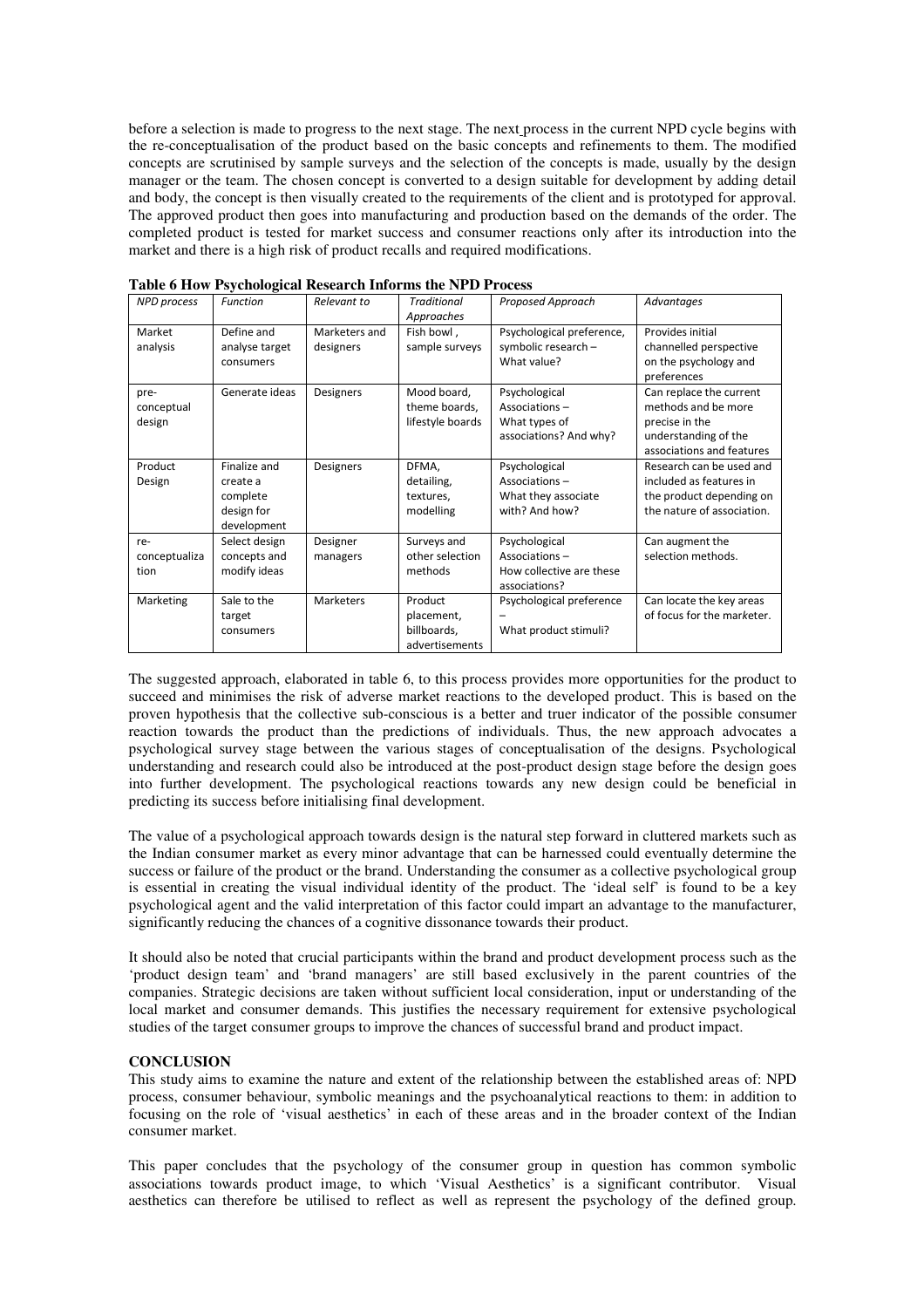Manufacturers can derive value from studying the group as an entity in terms of symbolic associations for their product and can use this research to design and develop the products to cater to these associations. Thereby increasing the potential of the product to affiliate sub consciously to the individual target consumer and thus succeed commercially.

The study indicates that the behavioural intent of the consumer towards 'Visual Aesthetics' in Product design is a 'collective symbolic' reaction; a psychological response in accordance with the socio-economic, cultural and demographical group the consumer belongs to and thus can be observed as a part of the group behaviour rather than those of an independent consumer.

Furthermore, the findings reveal that Indian consumers currently place greater importance on intrinsic factors in contrast to extrinsic factors in their decision making process. With this being the case, Visual Aesthetics still have a vital role in the process and thus manufacturers and marketers should concentrate on this as one of the potential elements that impact on product design along with other intrinsic factors such as features and functions. Whilst recognising that if the Indian market continues to follow the trend of more developed western markets, that 'extrinsic' features such as brand, service quality, ethical and corporate issues will potentially play more significant roles in the decision making process of Indian consumers in future and that this should direct NPD strategy for the next decade.

One of the values of the study, is the recognition of the fact that factors such as brand, ethical associations and service are not as important to the Indian consumer in comparison with factors such as pricing, features etc and this may be attributed to the relatively lesser levels of service and brand culture in Indian consumer market segment, relative to the more developed Western markets. This study does not examine this cause and effect factor extensively due to the constraints of the research, however, this paper indicates an opportunity for future research to analyze this finding.

Whilst, it is recognized that the study sample comprises of a highly segmented group, all males aged  $17 - 23$ . The size of the sample was significant (128), and it is thought that the conclusions drawn would also have relevance to other Indian consumer segments.

## **REFERENCES**

Assael, H. (1987). Consumer Behaviour and Marketing Action. Boston, Mass: Kent Publishing. Coates, D. (2003). Watches tell more than time: product design, information and the quest for elegance. London: McGraw-Hill.

Crilly, N., Moultrie, J., Clarkson, P. J. (2004). Seeing things: consumer response to the visual domain in product design, Design Studies. vol. 25, Is. 6.

Damasio, Antonio R. (1994). Descartes' Error: Emotion, Reason and the Human Brain. New York: Grosset/Putnam.

Freud, S. (1965). The Standard Edition of the Complete Works of Sigmund Freud. Strachey,J. (Ed., trans.). London: Hogarth Press.

Haggard, L.M, & Williams, D.R (1992). Identity affirmation through leisure activities: Leisure symbols of self. Journal of Leisure Research, 24, 1-18.

Hawkins, D. I., Best, R. J. and Coney, K. A. (1998). Consumer Behaviour: Building Marketing Strategy. 7th edn. New York: McGraw-Hill.

Hodder, I. (1991). 'Interpretive Archaeology and its Role', American Antiquity 56: 7-18.

Kahn, K.B. (2001). Product planning essentials. London: SAGE.

Kulkarni, V.G. (1993). Marketing: the middle-class bulge. Far Eastern Economic Revie. 156 (2). p 44-46. Lewalski, Z.M. (1988). Product esthetics: an interpretation for designers, Design & Development. Carson City: Engineering Press.

Mann, J. (2002). The Influence of racial prejudice on sociometric choices and perception. Annual Review of Psychology. Psychoanalysis of Ethnic Consumers and Similarities of Consumption. Available:

http://www.allbusiness.com/marketing-advertising/market-research-analysis-market/10585927-1.html. Last accessed 16 Nov 2008

Mead, G.H and Morris,C.W. (1967). Mind, Self, and Society: From the Standpoint of a Social Behaviorist. Chicago: University of Chicago Press.

Solomon, M. (2006). *Consumer Behavior.* 7<sup>th</sup> edn. New Jersey: Prentice Hall.

Wilkie, W. L. (1994). Consumer Behaviour. 3rd edn. New York: John Wiley & Sons.